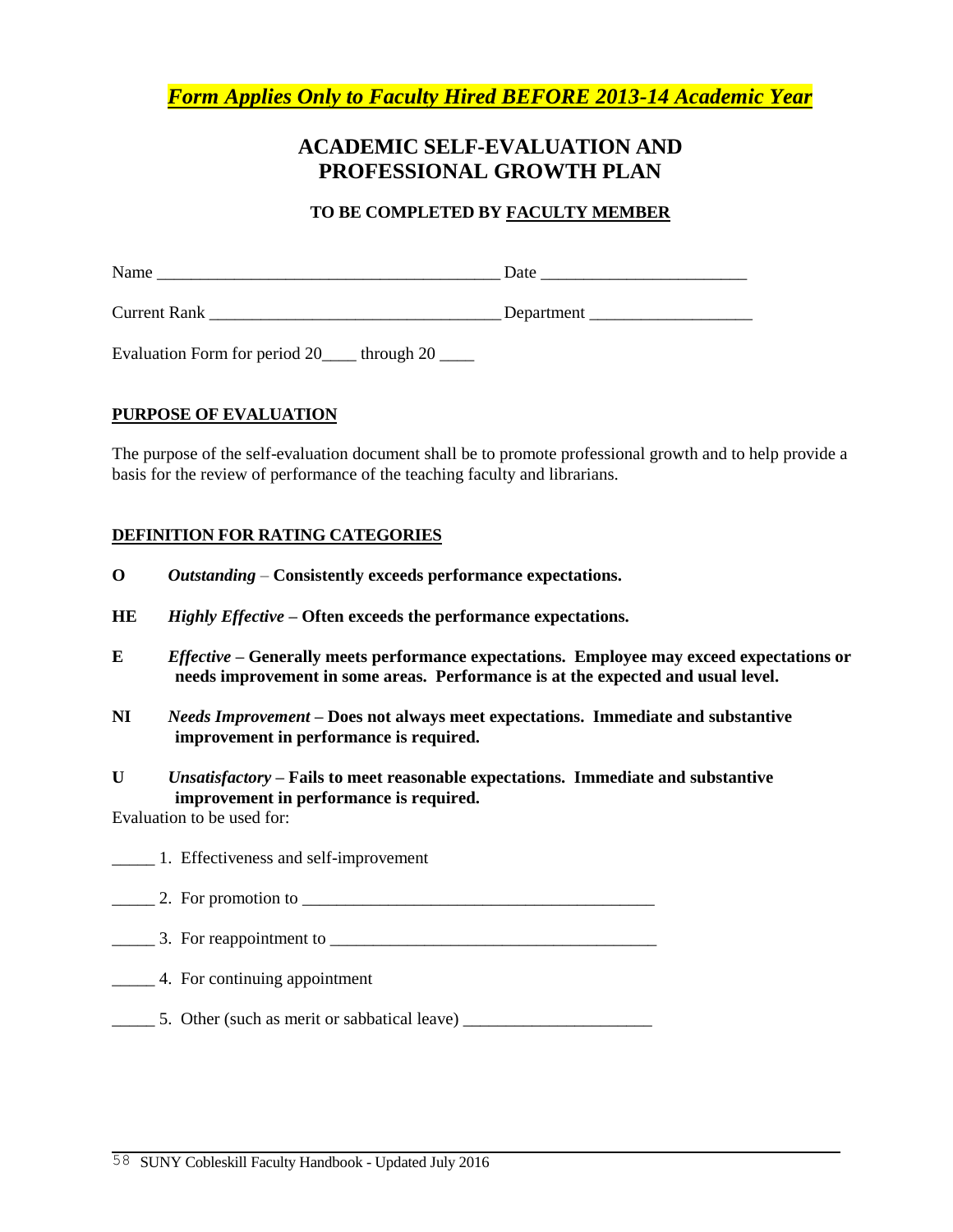# *Category #1 – Effectiveness in Teaching/Librarianship*

Provide a variation and give examples for each criterion under documentation. Use additional pages if necessary. Refer to and add an appendix of sample items, etc., if desired.

- A. Long and short-term organization and preparation.
- B. Use of teaching/librarianship techniques appropriate to objectives and circumstances.
- C. Evaluation of student academic performance as noted by grading policies, adoption of various teaching methods, meeting learning needs of students. Refer to classroom observation form. (Use similar criteria for librarian evaluation of patron/employee performance).
- D. Availability to assist students (patrons) on individual basis.
- E. Definition and clarification of goals, objectives, and policies in academic/work responsibilities.

 $\overline{\phantom{a}}$  , and the contribution of the contribution of the contribution of the contribution of the contribution of the contribution of the contribution of the contribution of the contribution of the contribution of the

- F. Promotion of a stimulating environment for learning.
- G. Selection, integration, and adoption of available resources.
- H. Academic advisement. (May not apply to librarians.)
- I. Subject matter knowledge within field of specialization.

### **DOCUMENTATION**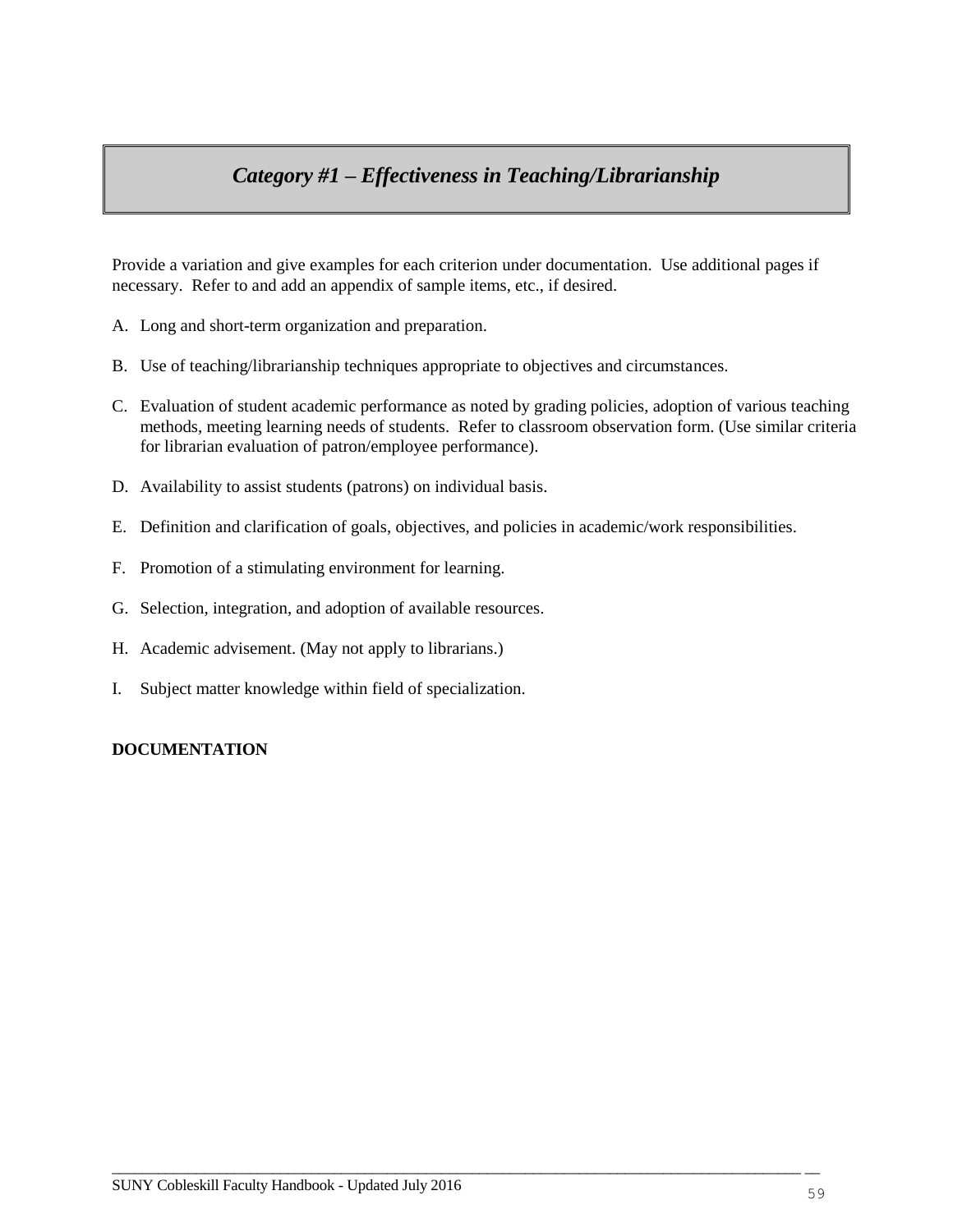## *Category #2 – Professional Growth*

Check the items which apply to you. Each item checked must be documented in writing. Use additional pages if necessary. Add an appendix if desired.

Professional growth *within* field of specialization as evidenced by:

| A. formal academic work                                                               | G. formal research projects                                                                                                                                                                                                   |
|---------------------------------------------------------------------------------------|-------------------------------------------------------------------------------------------------------------------------------------------------------------------------------------------------------------------------------|
| B. workshops, seminars, and<br>other educational experiences                          | H. honors, awards, licenses                                                                                                                                                                                                   |
|                                                                                       | I. work/consultation experience                                                                                                                                                                                               |
| C. informal/independent academic<br>work including reading, study,<br>project, travel | J. artistic performance and                                                                                                                                                                                                   |
| D. sabbatical leave activities                                                        | K. grants (personal/academic)                                                                                                                                                                                                 |
| E. professional associations                                                          | L. other that the contract of the contract of the contract of the contract of the contract of the contract of the contract of the contract of the contract of the contract of the contract of the contract of the contract of |
| F. professional writing                                                               |                                                                                                                                                                                                                               |

## **DOCUMENTATION**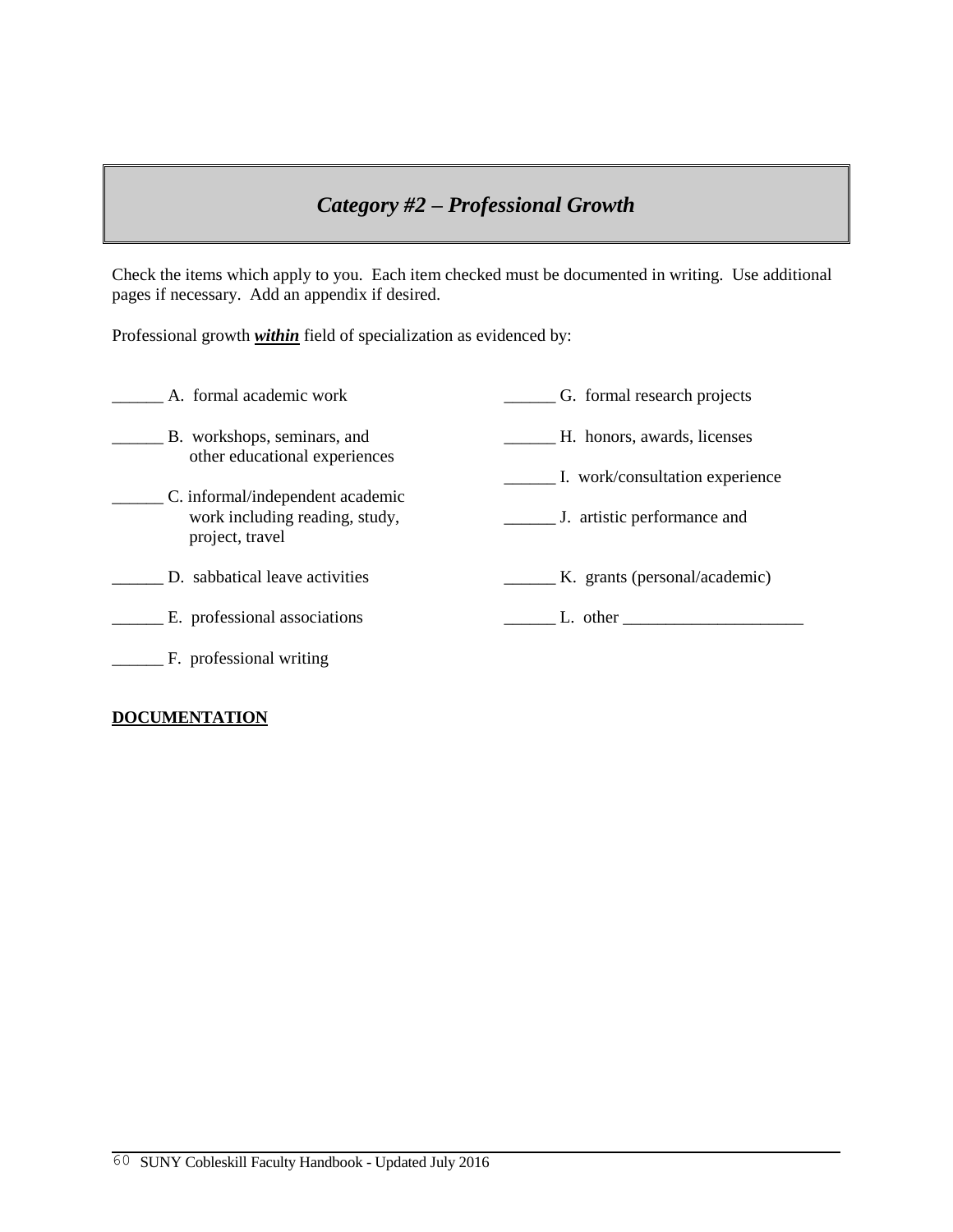# *Category #3 – Professional Service*

Check the items that apply to you. Each item checked must be documented in writing. Use additional pages if necessary.

- \_\_\_\_\_\_ A. Department/School committees and service
- **EXECUTE:** B. College service:
	- \_\_\_\_ 1. Faculty Governance offices held, committees, and service
	- \_\_\_\_ 2. UUP offices held, committees and service
	- \_\_\_\_ 3. Service with student groups
	- \_\_\_\_ 4. Other college service
- \_\_\_\_\_\_ C. University service (SUNY–wide)
- \_\_\_\_\_\_\_ D. Community service
- \_\_\_\_\_\_ E. Grants
- \_\_\_\_\_\_ F. Other \_\_\_\_\_\_\_\_\_\_\_\_\_\_\_\_\_\_\_\_\_\_\_\_\_\_\_\_\_\_\_\_\_\_\_\_\_\_\_\_\_\_\_\_\_\_\_\_\_\_\_\_\_

### **DOCUMENTATION**

 $\overline{\phantom{a}}$  , and the contribution of the contribution of the contribution of the contribution of the contribution of the contribution of the contribution of the contribution of the contribution of the contribution of the